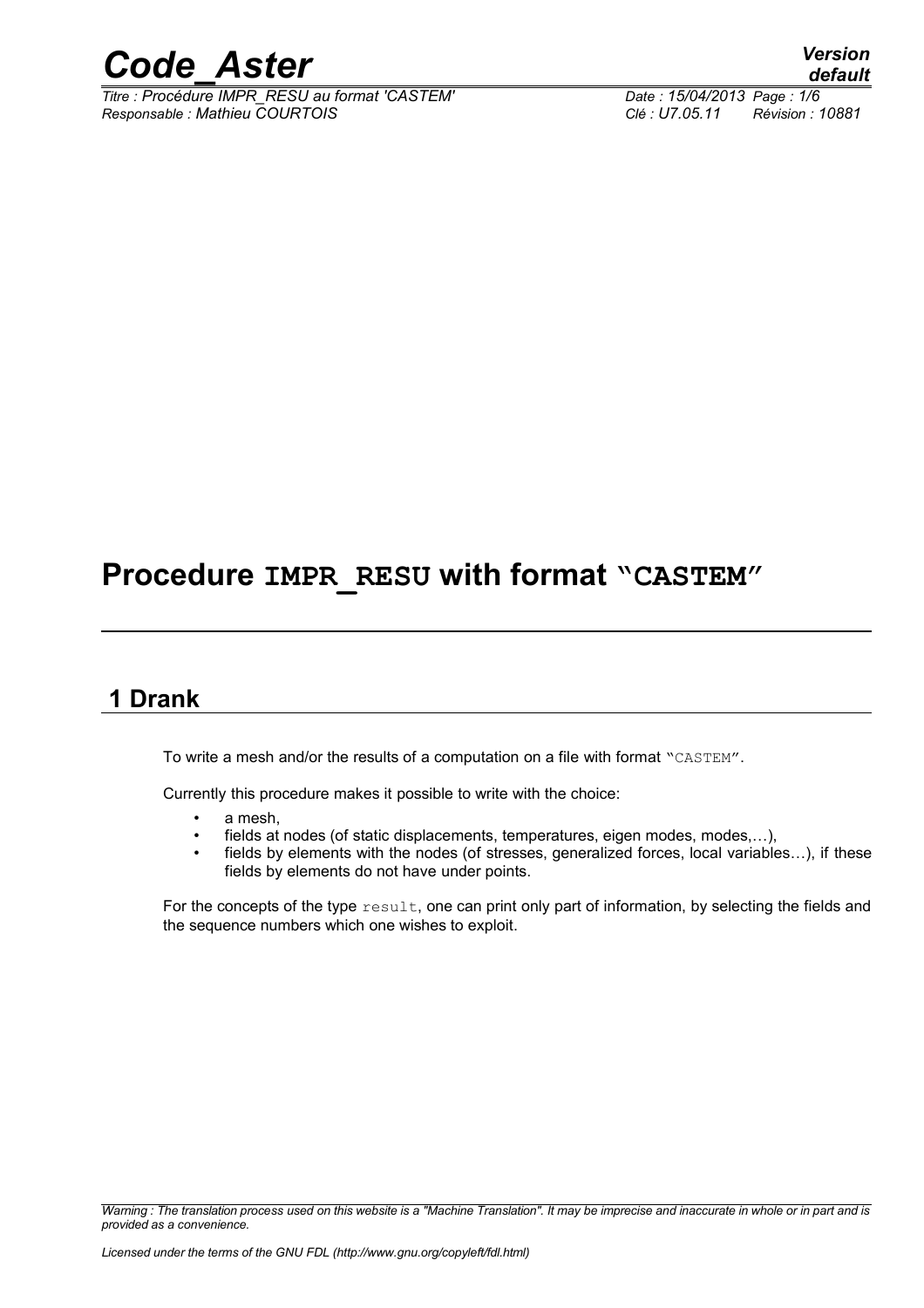# *Code\_Aster Version*

*Titre : Procédure IMPR\_RESU au format 'CASTEM' Date : 15/04/2014 Date : 15/04/2013 Page : 15/04/2013 Page : 15/04/2013 Date : 15/05.11 Responsable : Mathieu COURTOIS Clé : U7.05.11 Révision : 10881*

## **1 Syntax**

| IMPR RESU<br>$\left($                                                                                             |                                                                                                                                                                                                                                                      |                                                                                                                                                           |
|-------------------------------------------------------------------------------------------------------------------|------------------------------------------------------------------------------------------------------------------------------------------------------------------------------------------------------------------------------------------------------|-----------------------------------------------------------------------------------------------------------------------------------------------------------|
| ♦<br>MODELE=MO<br>$\mathbf{r}$                                                                                    |                                                                                                                                                                                                                                                      | [model]                                                                                                                                                   |
| $\blacklozenge$ FORMAT=/                                                                                          | "CASTEM",                                                                                                                                                                                                                                            |                                                                                                                                                           |
| ♦<br>UNITE $=$ /unit<br>/37                                                                                       | $\boldsymbol{r}$                                                                                                                                                                                                                                     | $\begin{bmatrix} 1 \end{bmatrix}$<br>[DEFAULT]                                                                                                            |
| $\lozenge$ NIVE GIBI=/3<br>$/10$ ,                                                                                | ,                                                                                                                                                                                                                                                    | [DEFAULT]                                                                                                                                                 |
| $\triangle$ RESU = (F)                                                                                            |                                                                                                                                                                                                                                                      |                                                                                                                                                           |
| ٠<br>MAILLAGE=MA                                                                                                  | $\mathbf{r}$                                                                                                                                                                                                                                         | [mesh]<br>[squelette]                                                                                                                                     |
| /CHAM GD=CH GD<br>/RESULTAT                                                                                       | $=$ RESU                                                                                                                                                                                                                                             |                                                                                                                                                           |
|                                                                                                                   | # Extraction of a field of variables of resu                                                                                                                                                                                                         |                                                                                                                                                           |
| $\Diamond$ /TOUT CHAM=/<br>/NOM CHAM                                                                              | $/$ "NON",                                                                                                                                                                                                                                           | "OUI', [DEFAULT]<br>$=1$ nomsymb, $[1 K16]$                                                                                                               |
| $\Diamond$ /TOUT ORDRE=' OUI',                                                                                    |                                                                                                                                                                                                                                                      |                                                                                                                                                           |
| [DEFAULT]<br>/NUME ORDRE<br>/LIST ORDRE<br>/NUME MODE<br>/NOEUD CMP<br>/NOM CAS<br>/ANGLE<br>//FREQ<br>/INST<br>♦ | $=$ lordre, $[1 I]$<br>$=$ lenti,<br>$=$ lmode,<br>$= ncas$ , $[1_K16]$<br>/LIST FREQ = lreel , [listr8]<br>$=$ linst , $[1 R]$<br>/LIST INST<br>$\vert$ accuracy = prec,<br>$/1.0D-3$ , [DEFAULT]<br>  CRITERE = "RELATIF", [DEFAULT]<br>/"ABSOLU", | [listis]<br>$[1\_1]$<br>$=$ lnoecmp, $[1_K16]$<br>$=$ langl, $[1 K16]$<br>$=$ $lfreq$ , $[1 R]$<br>$=$ $\lceil \cdot \rceil$ $\lceil \cdot \rceil$<br>[R] |
| # Selection of the components<br>[DEFAULT]                                                                        | $\Diamond$ /TOUT CMP=' OUI',                                                                                                                                                                                                                         |                                                                                                                                                           |
| /NOM CMP                                                                                                          | $=1$ nomcmp, $[1 K8]$                                                                                                                                                                                                                                |                                                                                                                                                           |
| $), )$ ,                                                                                                          |                                                                                                                                                                                                                                                      |                                                                                                                                                           |

*Warning : The translation process used on this website is a "Machine Translation". It may be imprecise and inaccurate in whole or in part and is provided as a convenience.*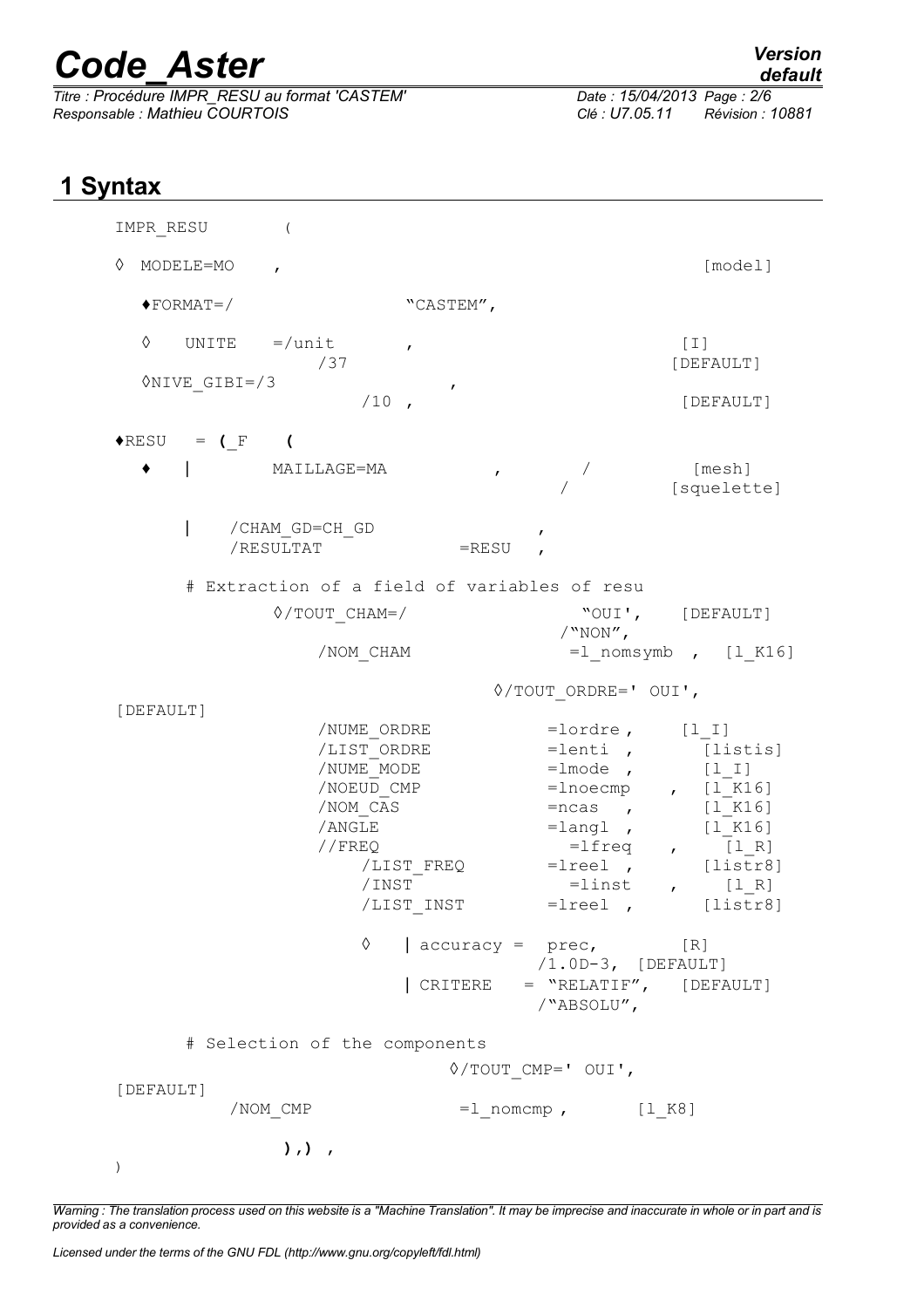## *Code\_Aster Version*

*Titre : Procédure IMPR\_RESU au format 'CASTEM' Date : 15/04/2013 Page : 3/6 Responsable : Mathieu COURTOIS Clé : U7.05.11 Révision : 10881*

## **2 Formats of writing and logical unit**

procedure IMPR\_RESU makes it possible to write a mesh and/or values of results with the format of software CASTEM 2000 developed by the French atomic energy agency for a graphic visualization by GIBI. Software GIBI (operators of postprocessing of CASTEM 2000) is usable free with *Code\_Aster*.

One asks for the creation of a file ASCII, which could be read again by GIBI. In GIBI, the relecture of the file is made by commands OPTI REST FORMS "\*\*\* .cast"; and REST FORMS; (them \*\*\* replace the name of the file of the cast  $type$  given by the user in astk).

UNITE is worth by default 37 and corresponds to the cast type in astk.

◊NIVE\_GIBI=/3 ,

/10 , [DEFAULT]

operand NIVE\_GIBI makes it possible to choose level GIBI of printing of the mesh and/or the results. Level 10 (by default) corresponds to version GIBI-98, but the files thus generated can be read again by the more recent versions of GIBI. Version GIBI installed in the environment Aster is version GIBI-2000.

## **3 Key word RESU**

This key word factor makes it possible to specify the results to print and the format according to which one wants to print them.

See [U4.91.01].

## **4 Printing of mesh: operands MAILLAGE / MODELS**

This argument makes it possible to print the mesh with format "CASTEM". The printing of the mesh can be required only once and before very other result.

Concept of the model  $type$  is optional in the majority of the printings.

It is however compulsory, with format "CASTEM", during the printing of a field per element (it is transferred as an object CASTEM of mesh type).

With format "CASTEM", one prints:

- for each Aster *mesh group* an object CASTEM of mesh type and of the same name,
- a object CASTEM of mesh type containing all meshes mesh and accessible by the name from the Aster mesh ,
- and, if the MODEL operand were specified, an object CASTEM of mesh type containing all the meshes affected ones in the model *Aster* and accessible by the name from the model *Aster*.

**Note:**

*If the mesh were generated with Ideas or GMSH, Ideas classification or GMSH is not retranscribed with format CASTEM. The classification nodes in CASTEM is identical to the numbers of the nodes in Aster.*

### **1 Operands CHAM\_GD and RESULTAT**

the values of the computed fields are stored in data structures called fields of variables. These fields of variables can be directly accessible (concept CHAM\_GD) where to be in a data structure gathering several fields of variables (result concept ).

• a field of variables is a data structure which makes it possible to store fields defined in the nodes (cham no  $*$ ) or fields defined by elements (cham elem  $*$ ). For the fields by elements, one and the distinguishes the fields defined in the nodes from the elements fields defined in Gauss points

*Warning : The translation process used on this website is a "Machine Translation". It may be imprecise and inaccurate in whole or in part and is provided as a convenience.*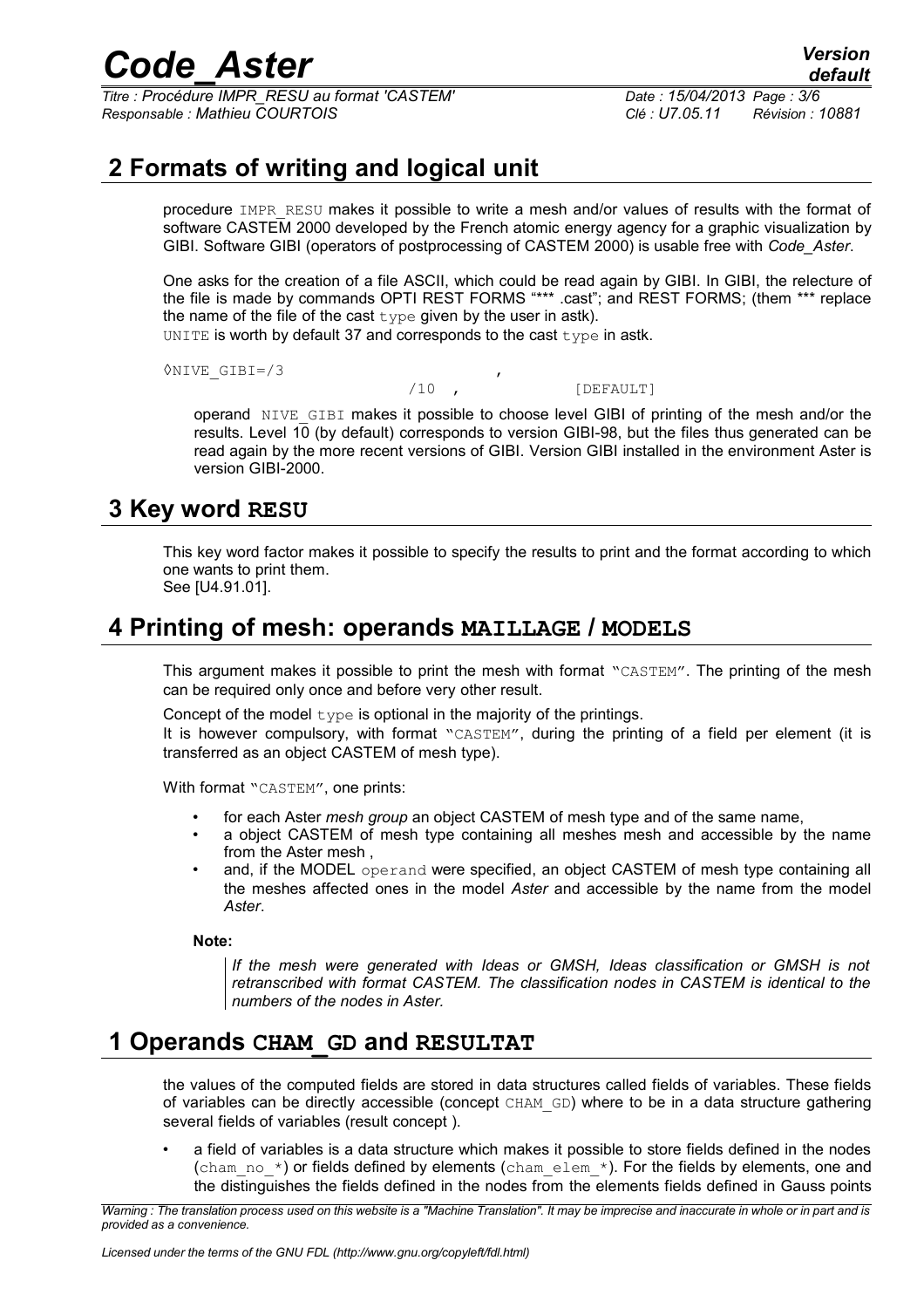*Titre : Procédure IMPR\_RESU au format 'CASTEM' Date : 15/04/2013 Page : 4/6 Responsable : Mathieu COURTOIS Clé : U7.05.11 Révision : 10881*

*default*

of the elements (the latter are not displayable with GIBI). To visualize fields by elements with Gauss points, the user can however use MACR ECLA PG which makes it possible to build a new mesh meshes by bursting each mesh of the old mesh out of N smaller and a field at nodes with identical values in each top node of the mesh.

• a result concept is composed of one or more fields of variables. For example, with each computation step one stores in data structure result, the field of variables displacement. This structure is indexed by a matric structure of order 2, whose index is, for example, the list of times of computation and the other all the computed fields (displacements, stresses, strains,…).

One reaches in this case a field of variables by specifying a value of a variable of access (sequence number, time, frequency, number of mode…) and a field name ("DEPL", "SIGM\_ELNO", ...). There exist several types of result concept: evol elas, evol noli, mode meca,.... A each one corresponds a list of fields and a list of licit variables of access.

Taking into account data structure result, one understands easily that the possibilities of printing which one lays out are those of the fields of variables, supplemented by specific possibilities.

**Note:**

*With format "CASTEM" one can treat only the fields at nodes or the fields by element defined in the nodes (in this case one must obligatorily specify the name of a model Aster by the MODEL operand ).*

### **Operand CHAM\_GD**

a field at nodes Aster of name U is retranscribed with format "CASTEM" in a champoint of the same name. In CASTEM 2000, one can thus reach this field by the name  $U$  and one can carry out on this field all the operations allowed on champoints. It will be noted however that the components of the fields of variables DEPL which are in *Aster* DX, DY, DZ, DRX, DRY, DRZ will be in CASTEM UX, UY, UZ, X-ray, RY, RZ. For all the other components the name of the component in CASTEM will be defined by the first four characters of the name of the component in *Aster*. All the champoints are defined compared to the Aster mesh .

Some possible operations in GIBI on an object of the champoint type and named  $U$  :

• Creation and visualization of an object of the type deformed

```
DEF1 = DEFORMEMAILLAGEUAMPLICOULEUR ;
TRACDEF1 ;
  • Creation of an object of type vector
```

```
VEC1 = VECTEURUUX UY UZAMPLICOULEUR ;
TRACVEC1MAILLAGE ;
```
• Creation of an object of the champoint type by extraction on a champoint

```
DEPX = EXCOUXU ;
TRACDEPXMAILLAGE ;
```
A field by element with the nodes of name CHAM in *Aster* is written with format "CASTEM" in a chamelem of the same name. In CASTEM 2000, one can thus reach this field by the name  $\text{cham}$  and one can carry out on this field all the operations allowed on chamelem the nodes. It will be noted however that the components of the fields of variables SIGM which are in *Aster* SIXX, SIYY, SIZZ, SIXY, SIYZ, SIXZ will be in CASTEM SMXX, SMYY, SMZZ, SMXY, SMYZ, SMXZ, The components of quantity VARI will be named V1, V2,... For all the other components the name of the component in CASTEM will be obtained by concatenation of the two first and two last letters of the name of the component in *Aster*. All the chamelem with the nodes are defined compared to the model *Aster*.

Some possible operations in GIBI on an object of the cham elem  $type$  and named  $CHAM$ :

All the processing on chamelem requires the preliminary creation of object CASTEM of a model type (nothing to see with the model Aster) what can be made by the command:

*Warning : The translation process used on this website is a "Machine Translation". It may be imprecise and inaccurate in whole or in part and is provided as a convenience.*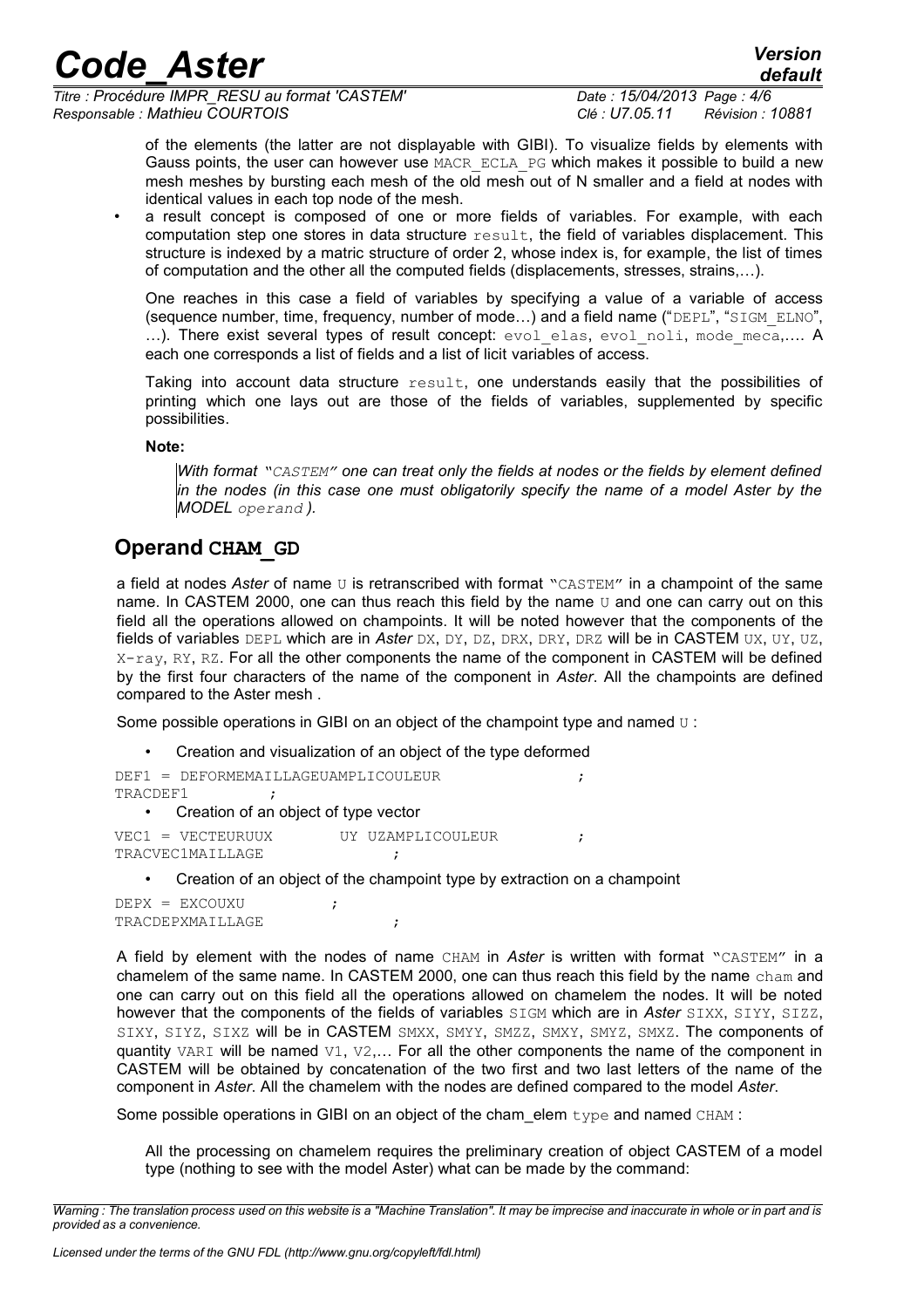| <b>Code Aster</b>                                                                   | <b>Version</b><br>default                                     |
|-------------------------------------------------------------------------------------|---------------------------------------------------------------|
| Titre : Procédure IMPR RESU au format 'CASTEM'<br>Responsable: Mathieu COURTOIS     | Date: 15/04/2013 Page: 5/6<br>Clé : U7.05.11 Révision : 10881 |
| MODCAST = MODEMODELEMECANIOUEELASTIOUE                                              |                                                               |
| Creation of an object of the chamelem type by extraction on a chamelem<br>$\bullet$ |                                                               |
| $SIGXX = EXCOSMXXCHAM$<br>TRACOEILSIGXXMODCASTMAILLAGE                              |                                                               |
| Creation of an object of the chamelem type by operation on a chamelem<br>$\bullet$  |                                                               |

TRE1= TRESCACHAMMODCAST ; (forced of Tresca)

#### **Operand RESULTAT**

operand RESULTAT makes it possible to print the fields contained in a result concept . One can for example choose to print only certain fields (cf the following key word: NOM\_CHAM).

With format "CASTEM", the result concept of name TITI is written in the form of an object CASTEM of the type counts (array) of the same name than the result concept *Aster*.

The first index of the array is an integer I which can take the value of the sequence numbers *Aster* (TITI. 1 is also an array).

The second array is subscripted by a character string made up of symbolic name Aster  $U = TITI$ . 1. DEPL (field of displacements at the sequence number 1), SIG = TITI, 2, SIGM\_ELNO (stress field at the sequence number 2).

#### **Example:**

```
In Aster :
IMPR_RESU (RESU = ( F (RESULTAT = TITI,
          NUME ORDRE = (1,2),
          NOM CHAM= ("DEPL", "SIGM ELNO")))
```
#### In CASTEM:

 $U = TITI. 1. DEPL$  ; (object CASTEM of the champoint type) SIG = TITI. 2. SIGM ELNO; (object CASTEM of the chamelem type)

## **1 Extraction of a field of variables**

#### **Operands TOUT\_CHAM/NOM\_CHAM**

cf document [U4.71.00].

#### **Operands**

**TOUT\_ORDRE/NUME\_ORDRE/LIST\_ORDRE/NUME\_MODE/INST/LIST\_I NST/FREQ/LIST\_FREQ/NOEUD\_CMP/NOM\_CAS/ANGLE/accuracy/CR ITERE**

cf document [U4.71.00].

## **2 Selection on the components**

Another way reduce the volume of the printings is to print only the values of certain components (for example that displacement following the axis  $\overline{x}$  : component  $DX$ ).

One cannot print complex fields with format CASTEM, it is thus necessary, for such fields, to select the PARTIE Real or Imaginary to print.

*Warning : The translation process used on this website is a "Machine Translation". It may be imprecise and inaccurate in whole or in part and is provided as a convenience.*